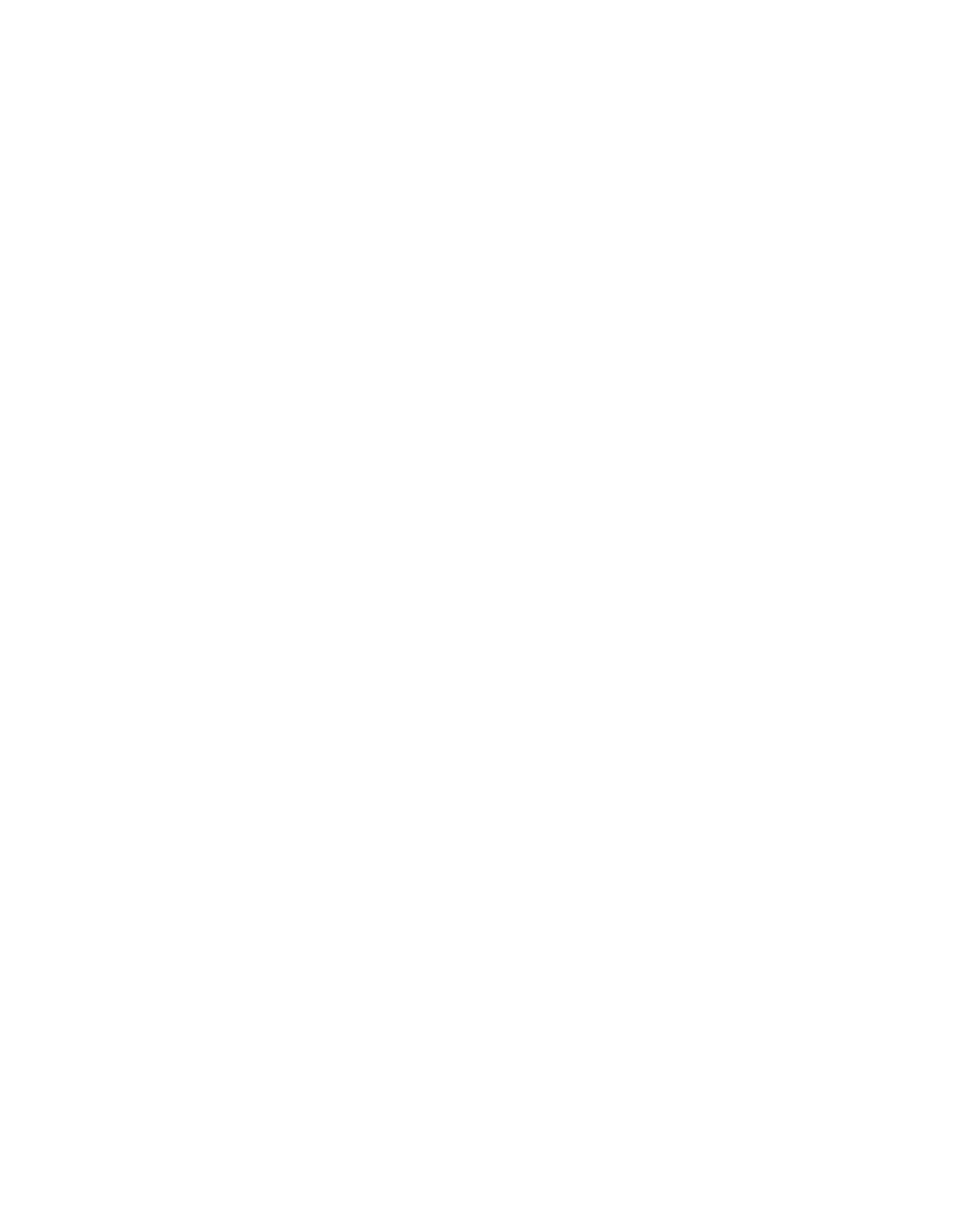#### **Composer's Notes**

*Three Portals* embodies a musical process that strives to achieve sonorities related to the natural spectra of different fundamentals. The piece begins in the realm of equal temperament, unstable in its harmonic and rhythmical construction.

As the music begins its journey towards more and more stability, each new movement introduces a microtonal tuning of a single string that not only stretches the boundaries of different spectra, but also takes key notes out of equal temperament and places them into their spectrally more accurate contexts, in this case the natural harmonic series. Partials 1-7 are particular to the first movement, thus one encounters an array of altered dominant 7th chords.The second movement expands the range of spectra further, incorporating the 9th and the 10th partials, sometimes resulting in pentatonic collections or half-diminished chords.The last movement continues the process, extending the possibility of sonorous combinations all the way up to the 21th partial.

Hakki Cengiz Eren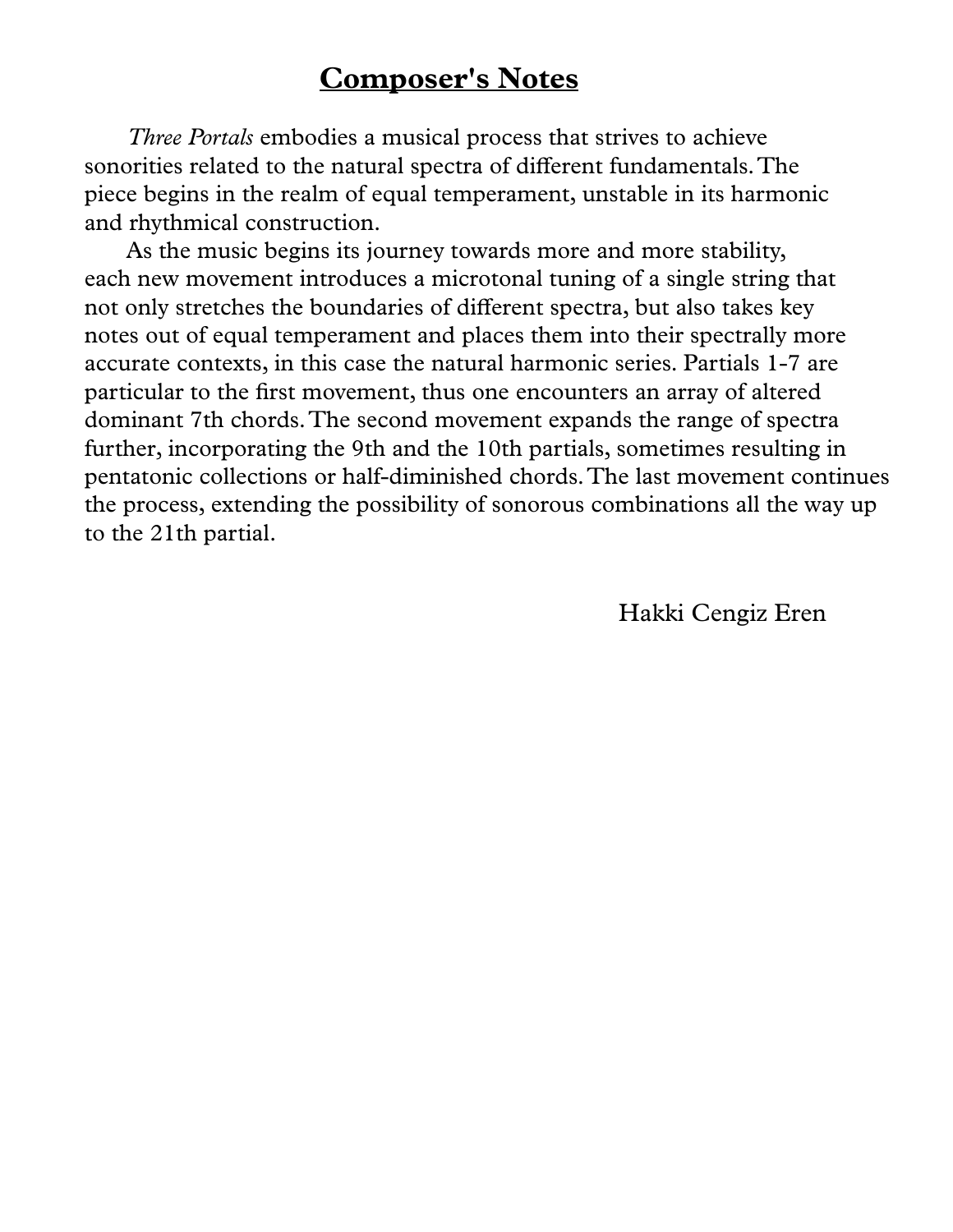#### **Accidentals**

- Lower the pitch by 1/3 of a semitone, or approximately 30 cents.These accidentals are exclusive þ りも to pitches played on the D string, starting from the 2nd movement, until the end.
	- Lower the pitch by 1/2 of a semitone, or approximately 50 cents.These accidentals are exclusive  $\sharp$  d to pitches played on the B string, starting from the 3rd movement, until the end.

#### **Harmonics**

The harmonics in this piece are always notated as diamond shaped notes where the left hand frets them. At times, when it is not obvious, they are accompanied by instructions that clarify the execution.



#### **Rhythm**

There are 2 metric devices in this piece that somewhat transcend conventional notations:

1-When the denominator of a time signature is a 6, 12 or a 24, the speed is determined by quarter, eight and sixteenth note triplets respectively.

2-When the denominator of a time signature is a 5, 10 or a 20, the speed is determined by quarter, eight and sixteenth note quintaplets respectively.

This gives freedom in the course of events that take place, as a particular speed is not restricted by a pre-determined number of notes that would have had to exist within a tuplet sign.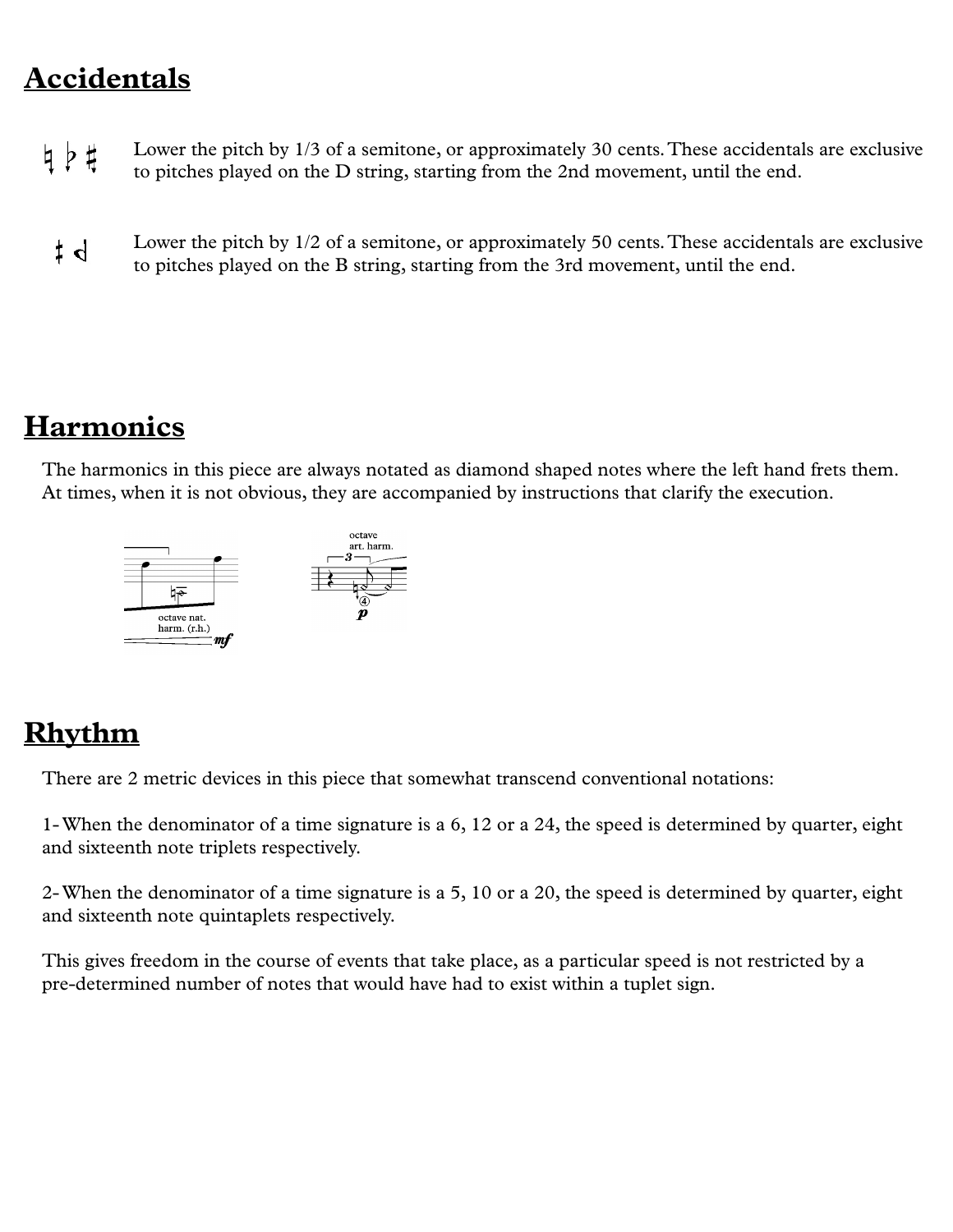#### for Mak GrgiÊ **THREE PORTALS** I.

Tense and Fluid

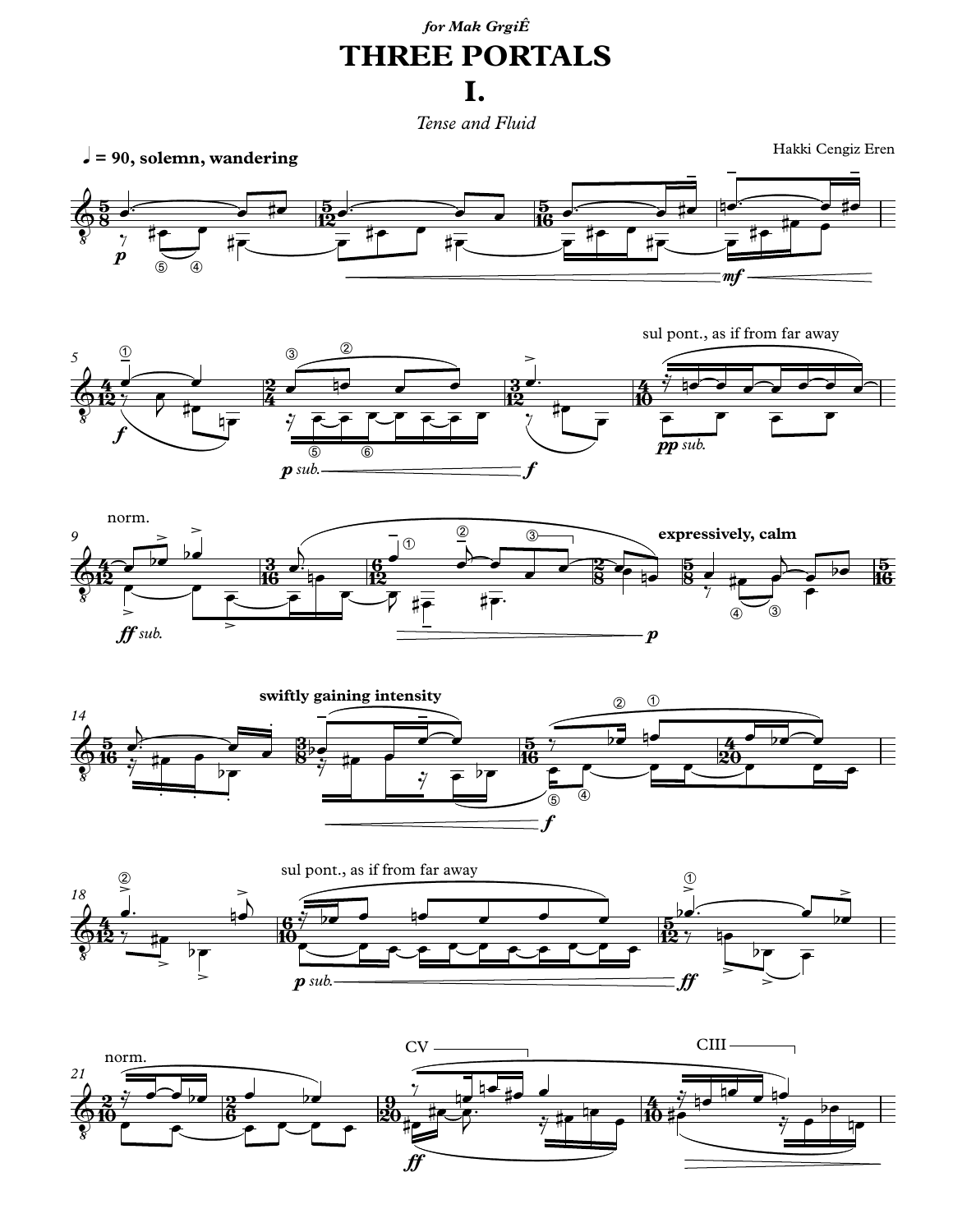









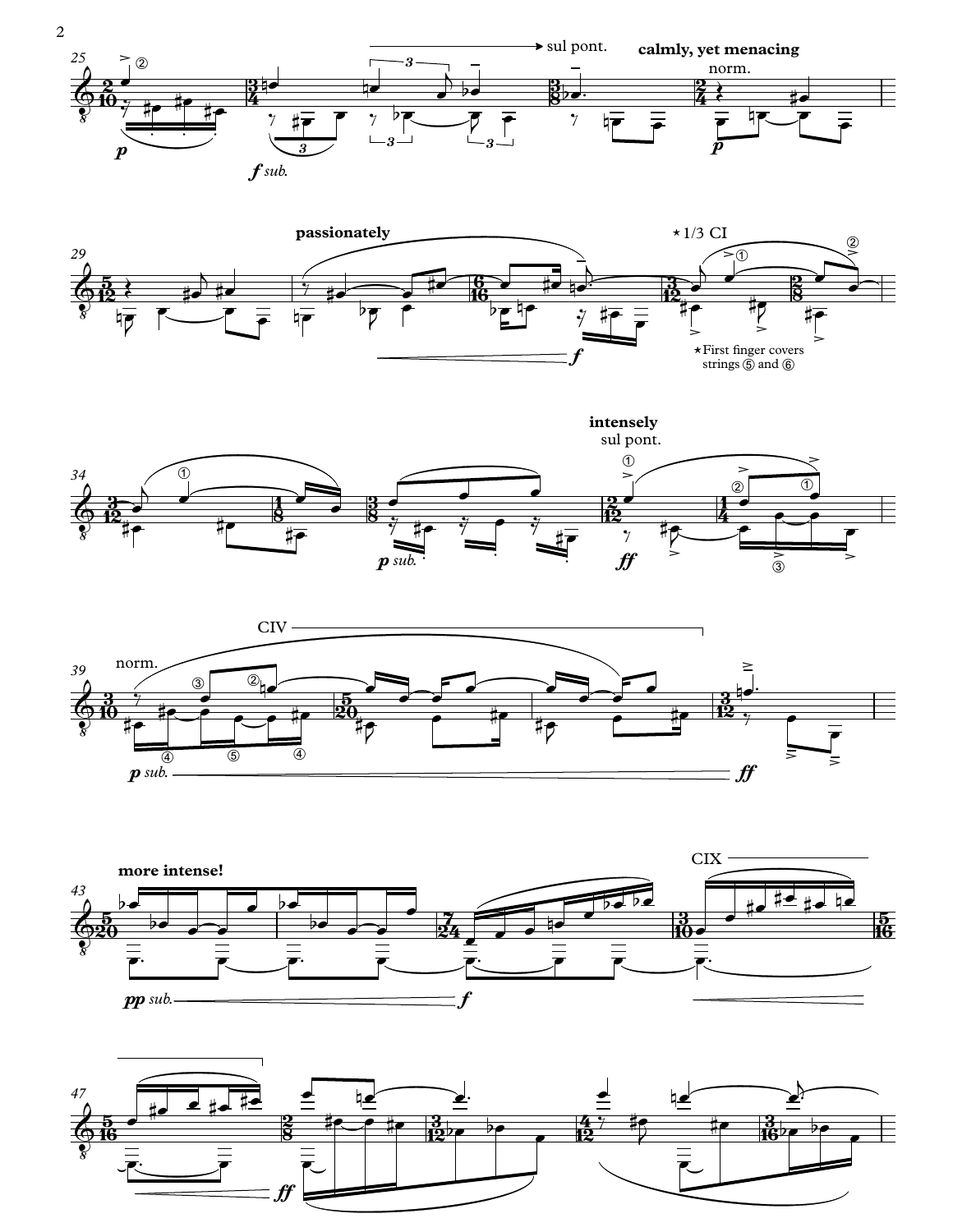











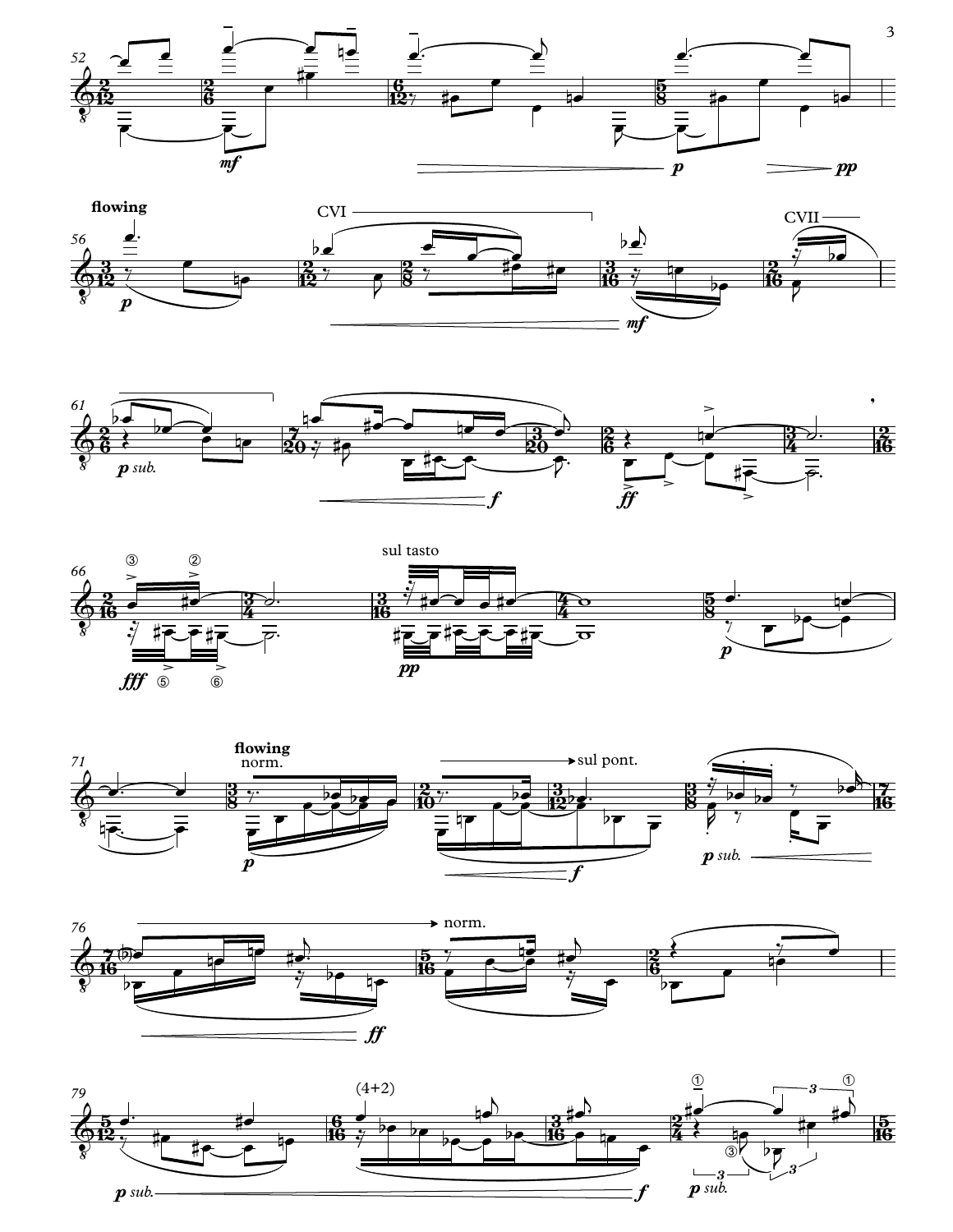









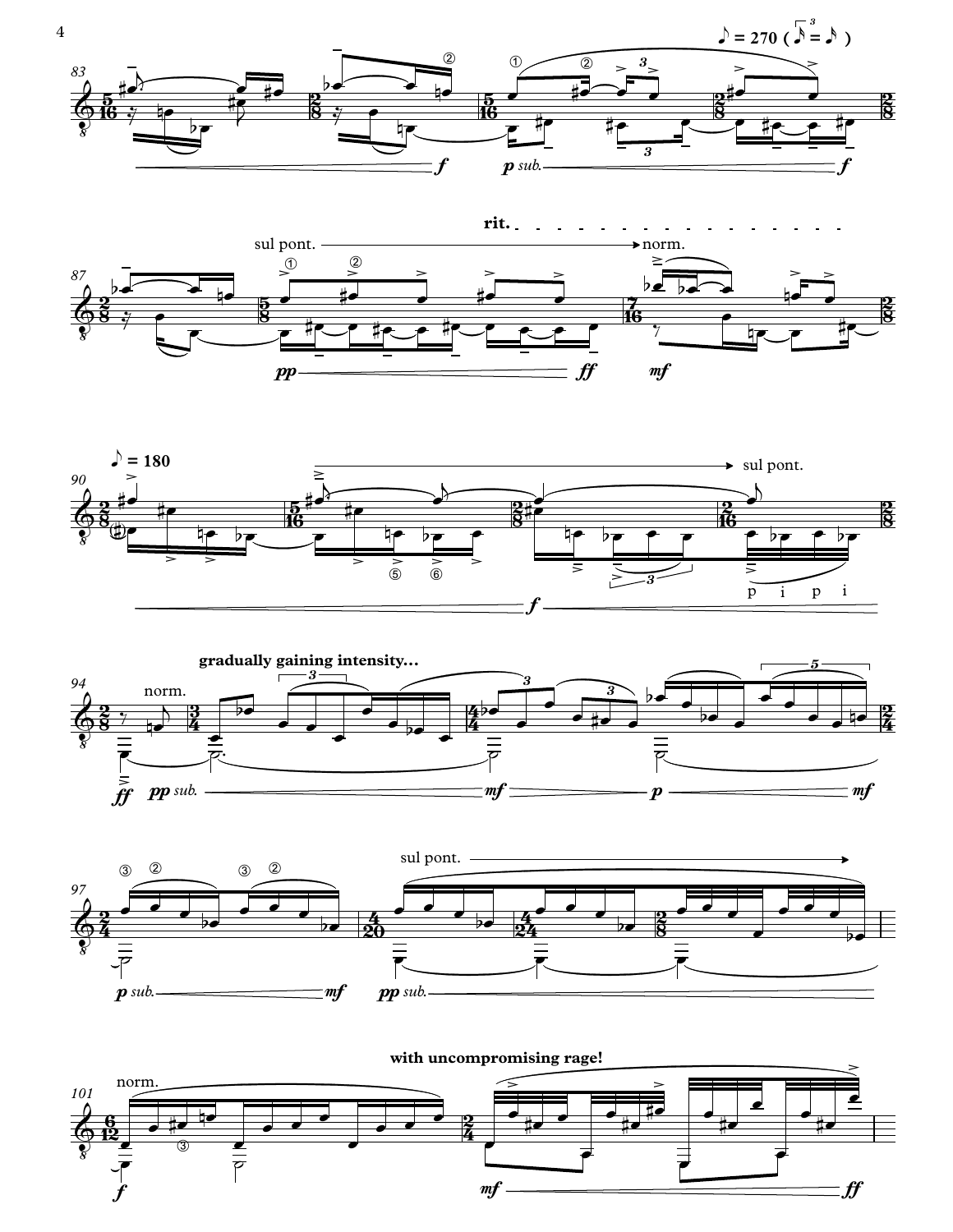











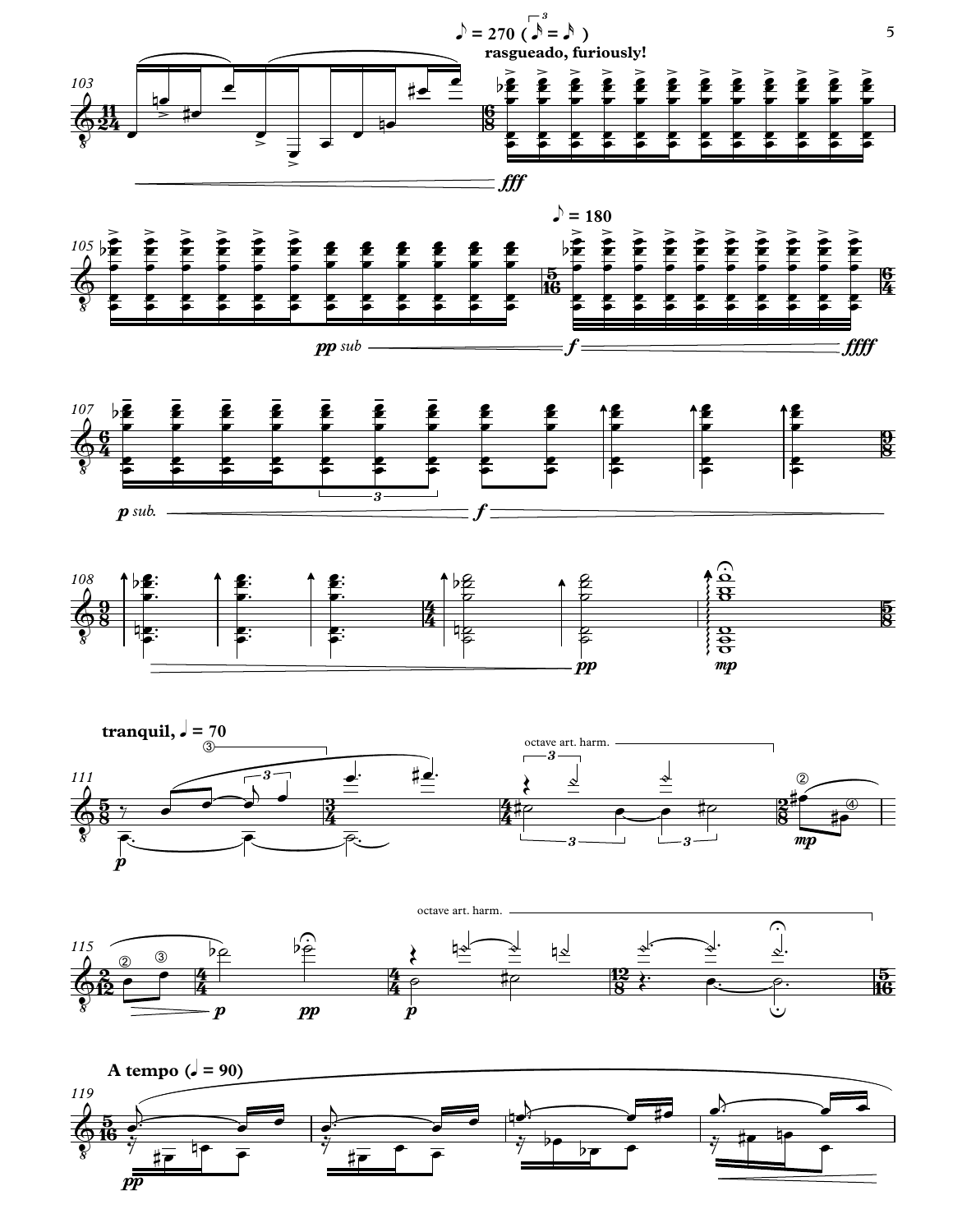















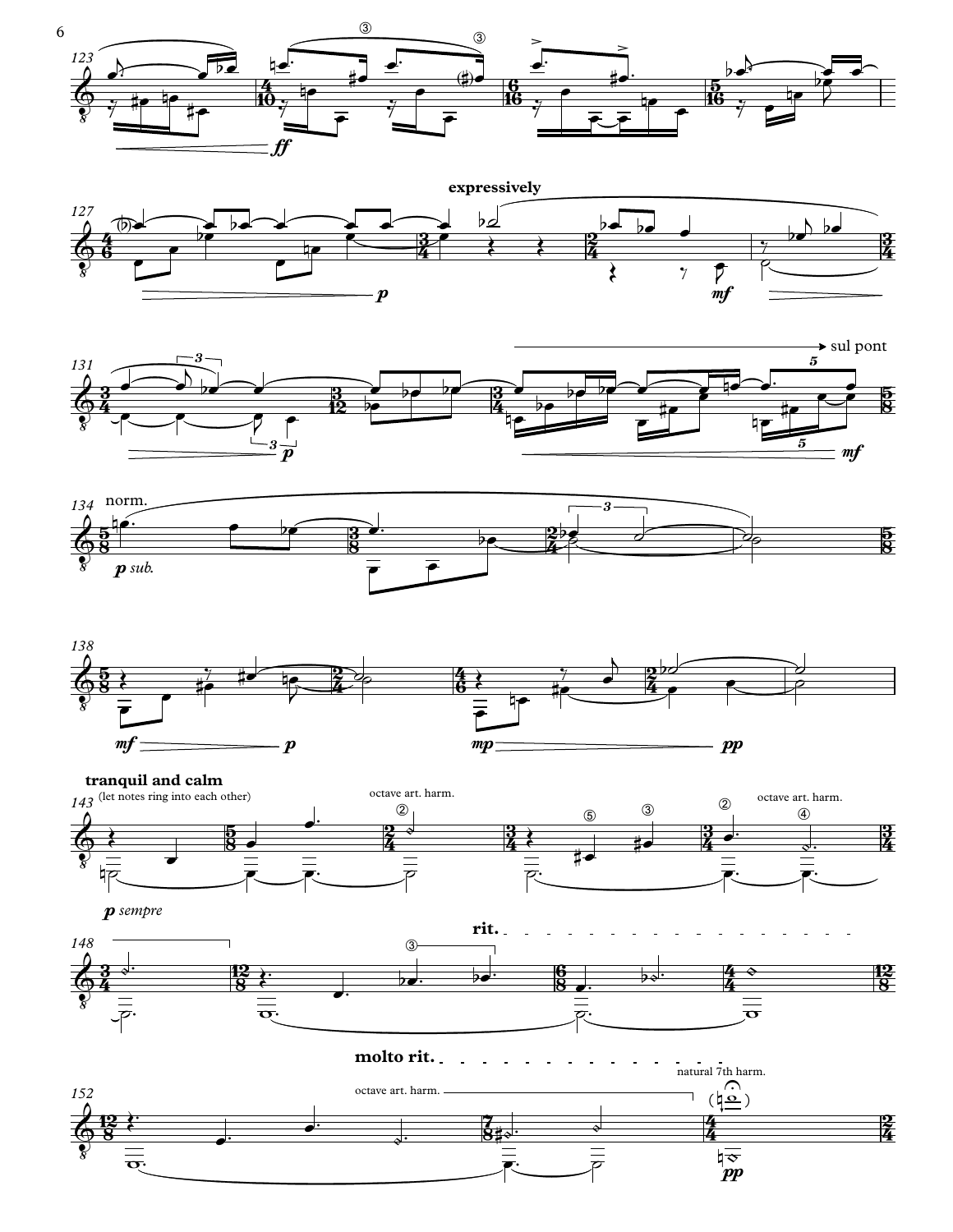









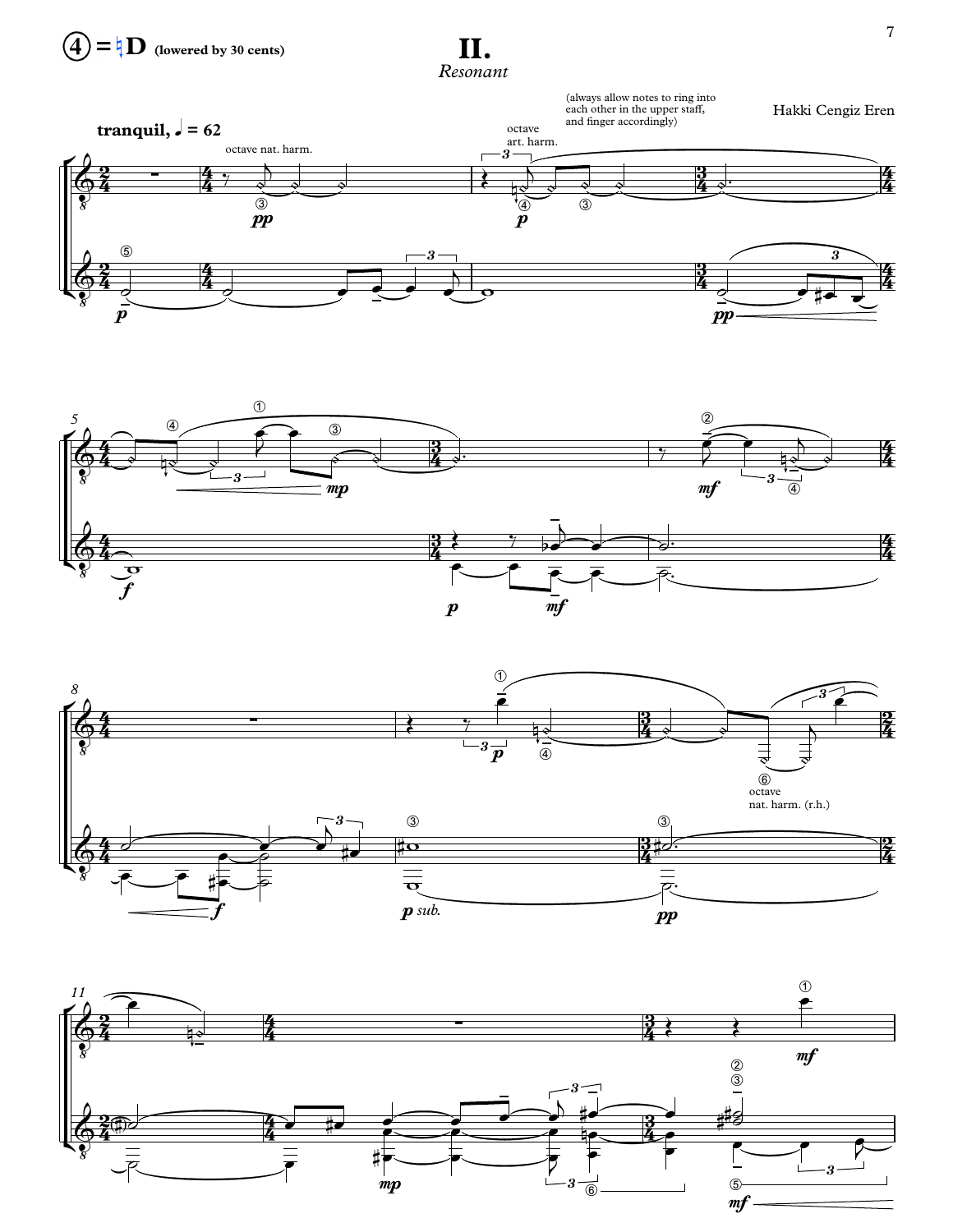

 $\,8\,$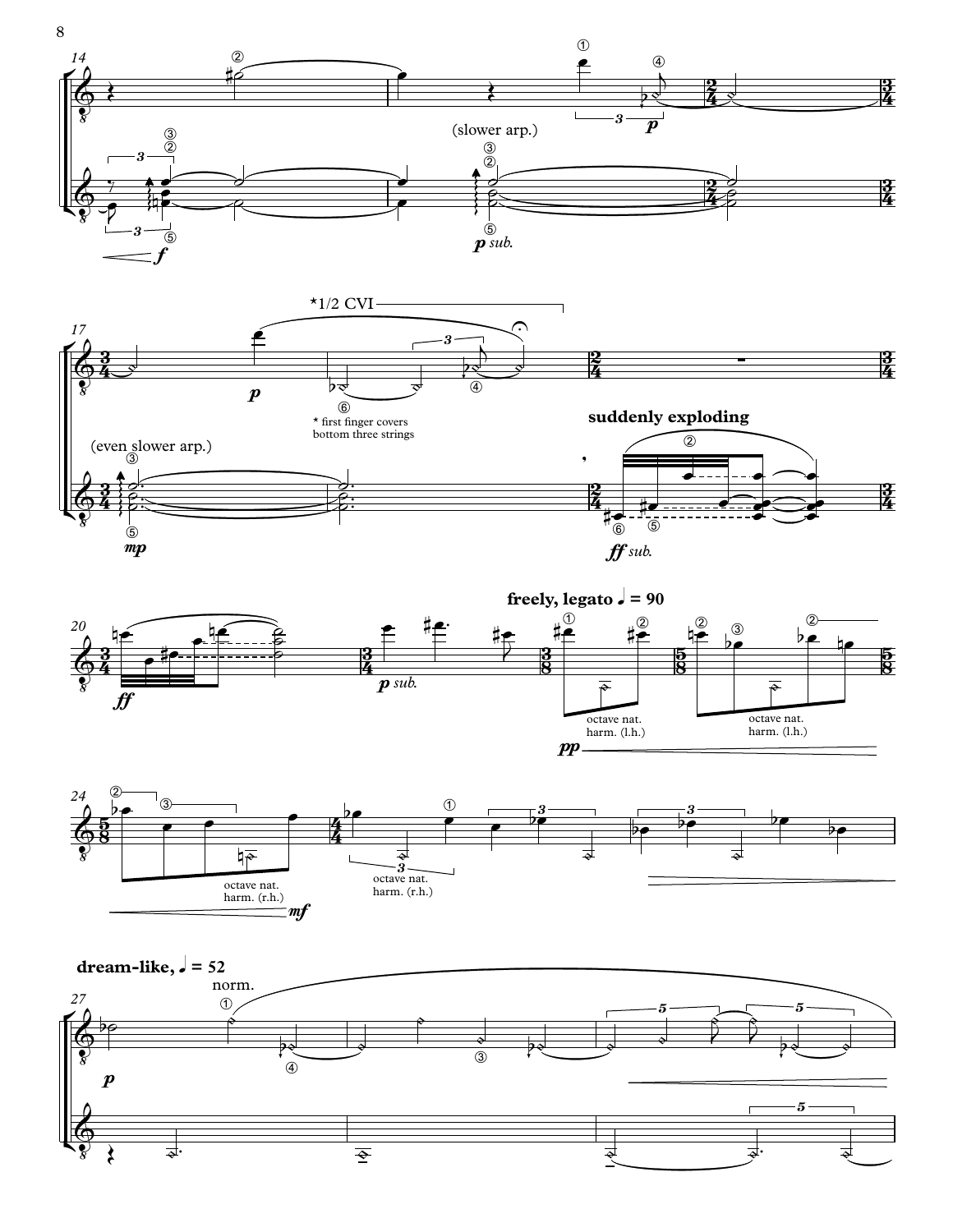

 $\star$  let low E ring by lifting l.h. finger immediately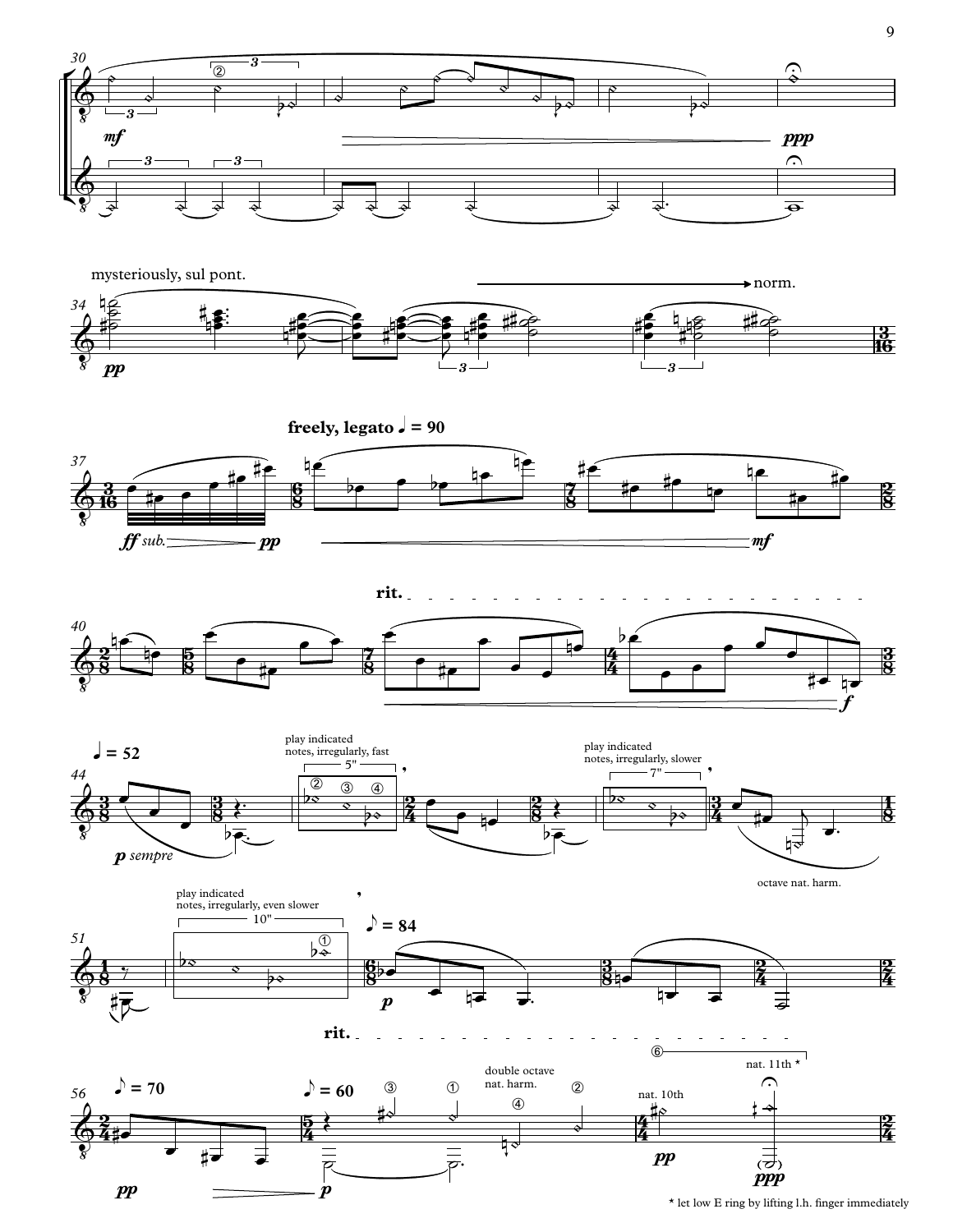**III.** *Hommage to Georg Friedrich Haas*











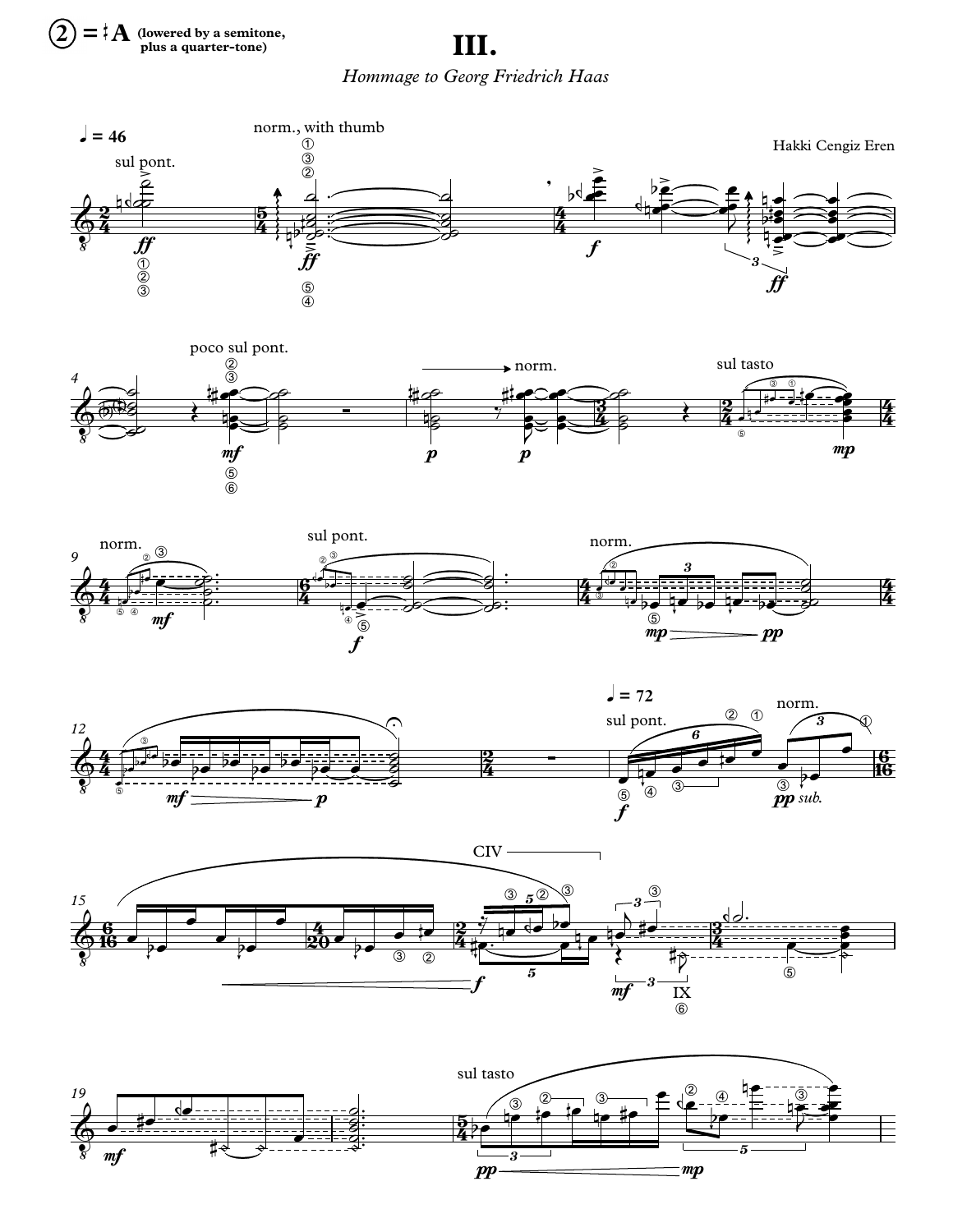









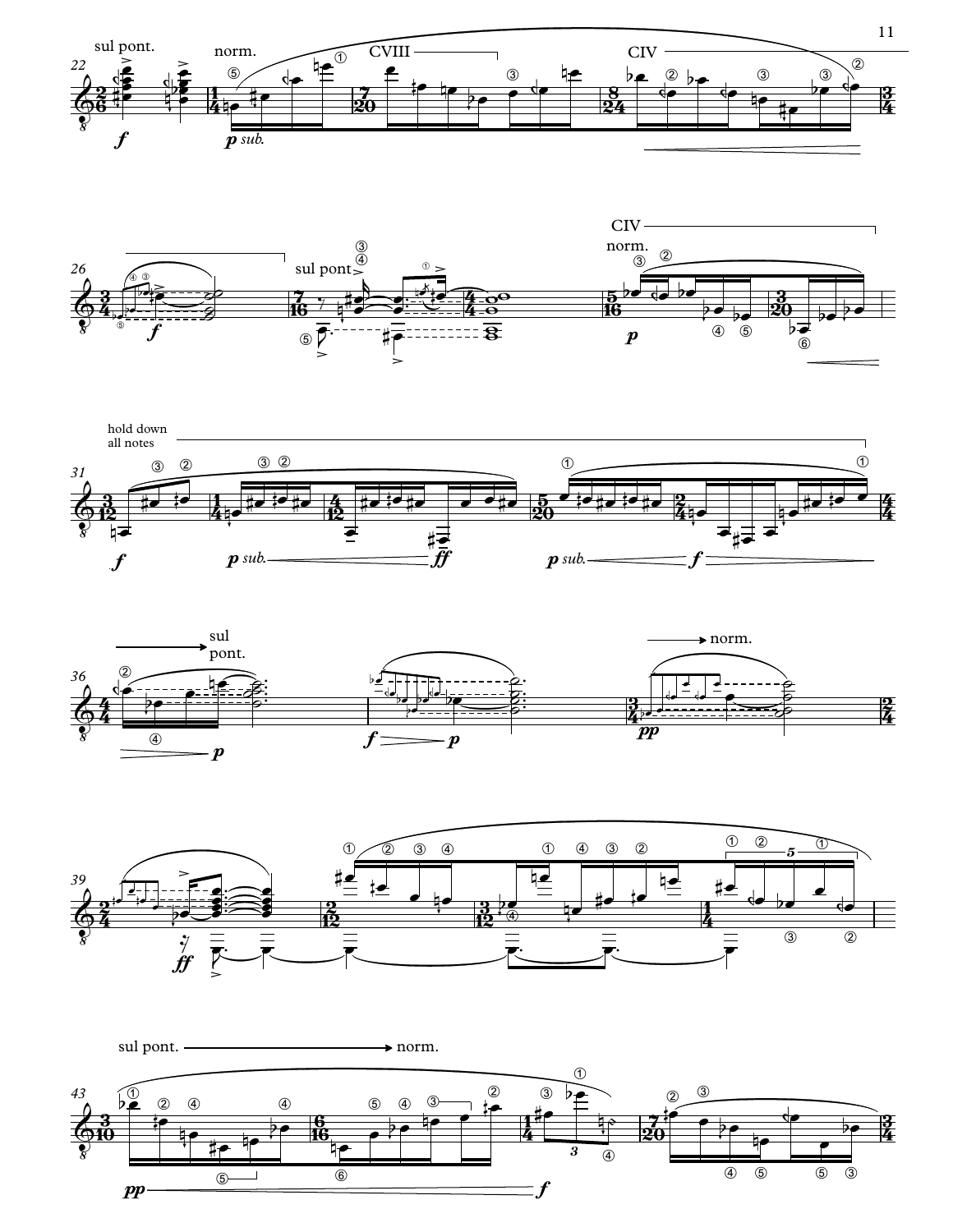